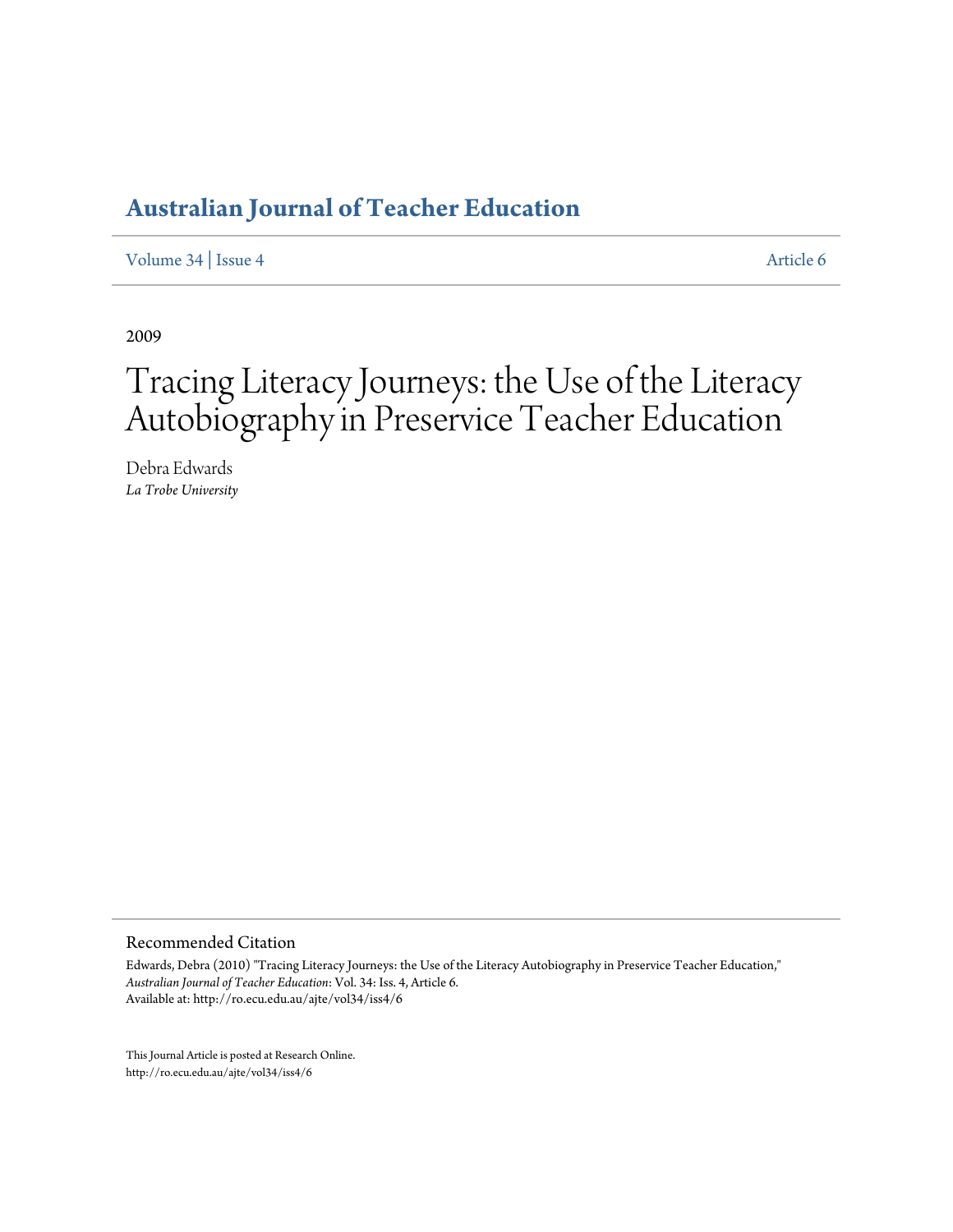## **Tracing Literacy Journeys: The Use of the Literacy Autobiography In Preservice Teacher Education.**

### **Debra Edwards La Trobe University**

*Abstract: This paper analyses the use of literacy autobiography as a way for preservice teachers to examine their own understandings of literacy, multiliteracies and literacy teaching. We reflect on what we as lecturers have learnt about our students and their literacy experiences, about our own literacy experiences and values, as well as what the students learnt through completing a literacy autobiography. Specifically we look at whether the use of the literacy autobiography has been useful in expanding students' understandings of literacy*.

Stories attach us to others and to our own histories by providing a tapestry rich with threads of time, place, character…. The story fabric ... contribute[s] both to our knowing and our being known. (Witherell and Nodding 1991, p.1).

Stories can help you to recognize the shape of an experience when you come across it…to make sense of and to deal with it.' (Shah, 2003: 7).

This paper is part of a wider review and reconceptualisation of the first year of a preservice teacher education course, in order to enhance student transition and engagement. While the use of autobiography as a mode of exploring and transforming understandings of multicultural education is not new, the use of autobiography for exploring preservice teachers' understandings of literacy is less common. Autobiography has a place within the tradition of narrative that surrounds and defines who and what we are as teachers of literacy. Strong-Wilson (2006, p.103) referred to teachers as being "enmeshed in stories" with much of the teaching day spent working with the narratives of others in the texts shared with and created by students, as well as being the teller of stories who "transmit, interpret and critique culture and society". Story is also important in terms of our literate identities, defining where we come from, who we are in the present and what we hope for the future as well as assisting to sort and understand experience (Bruner, 1990). In this paper we intend to examine the rationale and the outcomes of using autobiography as a tool for preservice teachers to examine their own understandings of literacy. During this examination we also realised the value this assignment had for us as lecturers in reappraising our own understandings of literacy and how we modelled these to the preservice teachers.

A search of the literature indicated use of autobiography in teacher education over the last three decades and a half (Steinman, 2007; Bryan and Tippins, 2005; Sloan, 2004; McVee, 2004; Sharkey, 2004, 2000; Alvine, 2001; Bullough and Pinnegar, 2001; Rousemaniere, 2000; Kramer- Dahl, 2000; Brown, 1999; Spires, Willias, Jackson and Huffman, 1998; Carter and Doyle, 1996; Casey, 1995; Solas, 1992; Ayers, 1989), particularly in curriculum reconceptualizing, literacy education, multicultural education, math and science education. The review of literature indicated that autobiography in teacher education has been used in a variety of ways, originating with Pinar and Grumet's development of *currer,* where autobiography was used as a method of retrospectively exploring lived experience within discourses of curriculum reform (Pinar, 1975; Pinar 2004, Grumet 1990). Sloan (2004)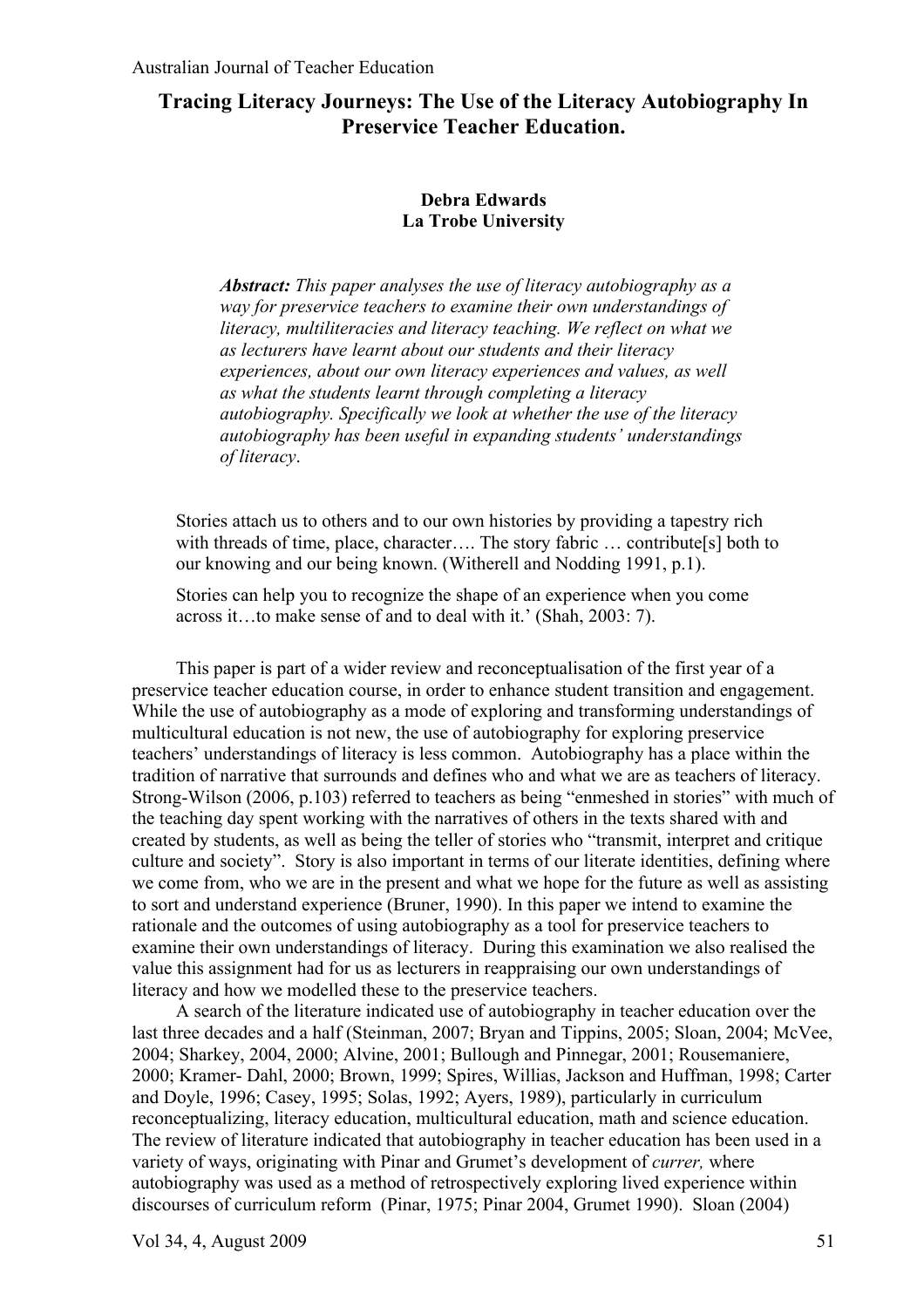described three themes within the literature on autobiography in teacher education or *currents* of discourse identified by Pinar. The first theme was post-structural, analytic selfexploration, through intensive "journaling of memories, present experiences and …dreams" (Sloan, 2004, p. 118). The second theme was explorations of community, culture and reclamation of marginalized voices, whereby teachers examined how their identities were formed and reformed by their communities and cultures of origin, and how their teaching was shaped by often uncontested or unrecognized cultural practices and values. This included "feminist" examination of how mainstream cultures of teaching may marginalize particular cultural, class and gender perspectives. The third theme was examinations of the narratives teachers' tell about their own lives and pedagogy, to discover the ways in which teachers construct themselves as teachers, and pass on knowledge about teaching (Sloan, 2004). McVee (2004) similarly identified these themes and added the use of narrative as evidence for beliefs about pedagogy. In literacy education the use of autobiography appears to have been informed by elements of each discourse. Literacy autobiography has been variously defined as: "a reflective, first person account of one's development as a writing being" (Steinman, 2007, p. 563), "a form of narrative inquiry … to make connections between personal experience and pedagogical beliefs. … [exploring] ones own literacy development … [in order to be] more able to engage in debates and discussions about what counts as literacy and who "defines" literature" (Sharkey, 2004, p. 499), and "stories... that foreground language acquisition and literacy" (Eldred and Mortenson, 1992, p.513 cited in Kramer-Dahl, 2000,p.107). Our purpose in using literacy autobiography was to assist pre service teachers to move from stories about their own language and literacy acquisition, to exploring the connections between these experiences and the pedagogical theory they were encountering in their university study.

The review of literature identified three trends in regard to the use of autobiography, independent of the discourses informing their use. These were: the use of the autobiographies of others as a way of learning about the lived experiences of others, as in the research of Florio-Ruane and de Tar (1995), McVee (2004), Wang & Tianlong (2006), writing and examining one's own autobiography to examine formative experiences and the contexts shaping them (Byran & Tippen 2005; Sharkey 2004; McGonigal 2000; Nichols & Tippens, 2000; Rousmaniere 2000; Davis 1996; Rosenthal 1991; Koch 1990), or mixed as in the research of Strong-Wilson (2006), Kramer –Dahl (2000), and Spires et.al. (1998). In our teaching we have been interested in the writing and exploration of self autobiography, for "the experiences of childhood carry through to adulthood…there is a connection between our first experiences and our later responses, and …our early experiences of education shape our adult ways of evaluating school" (Rousmaniere, 2000, p.88).

Greene 1978, (as cited in Strong-Wilson 2006 p. 102) referred to the importance of using reflection on personal history to create thoughtful, reflective teachers. Greene considered that it was through the awareness of our own personal "landscapes" that awareness of the landscapes of others developed, alongside reclamation our own stories (Rousmaniere 2000; Sharkey 2000). In order to step outside the limits of their own experiences, apply new theoretical knowledge and gain an understanding of how the experiences of others are situated within social, political and economic contexts, preservice teachers need first to be aware of, and learn to reflect upon, their own histories and how these were and are shaped by the contexts of time and place. Wang  $& Yu(2006, p.32)$  suggest that lecturers also need to constantly revisit their own histories and identities to understand "the fluidity of identity construction. For as Palmer, (1998, p.2) stated,

when I do not know myself. I cannot know who my students are. I will see them through a glass darkly, in the shadows of my unexamined life – and when I cannot see them clearly. I cannot teach them well.

Thus reflective practice for preservice teachers starts with a narrating of their formative experiences and an examination how and why these experiences were formative. The value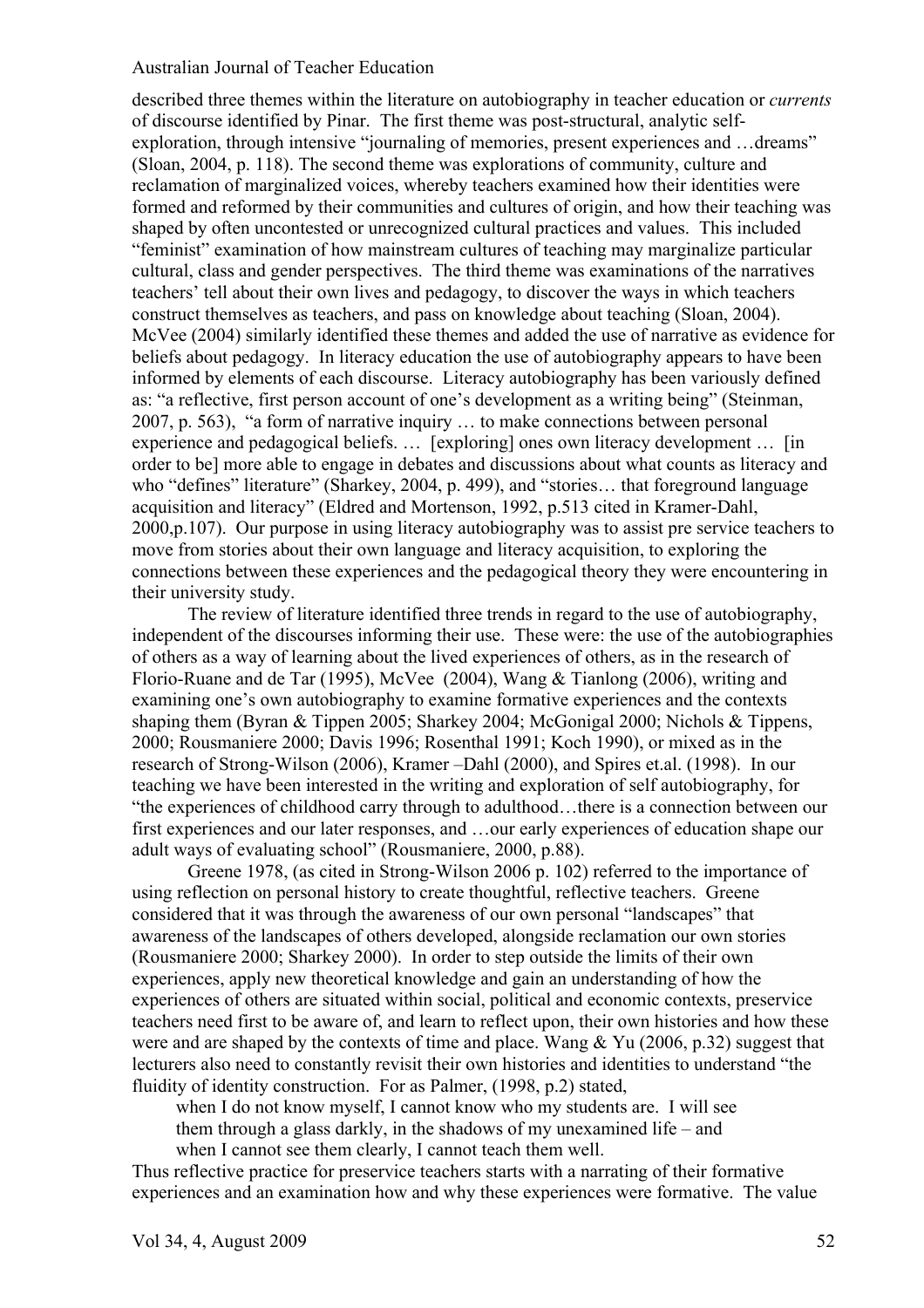of narrating via writing is that the writing may be crafted and revisited so that the learning occurs through the process of writing. The concept of learning through writing may be traced to Grendlin's (1965) discussion of explication – the explaining and analysing of - experience, whereby he proposed that while initial learning may occur with the initial experience, it is in the explication of the experience that further learning occurs. "Explication is a process of steps. As we describe some directly felt experiential aspect, our felt experiencing is thereby released, carried forward... This felt response is a shift in feeling, in experiencing, in how we are in the world" (Gendlin, 1965, p.132). The process of writing an autobiography, the sifting and choosing of the experiences to foreground, creates the possibility of a new experience and awareness of the initial experience. Grumet (2004, p. 324) supports the importance of the reading, or rereading and interpretation of the writing stating that " a failure to engage in some analysis of the autobiographical texts beyond celebration and recapitulation … consigns the teacher's tale to myth, resonant but marginal because it is not part of the discourse that justifies real action." Griffiths 1995 (as cited in Sharkey 2004) referred to this as "critical autobiography" adding that the analysing and interpreting needs to include consideration of political and cultural contexts. Spires et.al. (1998), Bullough and Pinnegar (2001) and Sharkey (2000) similarly emphasised the interpreting of experience through wider concepts such as culture, class, gender, faith and time, as well as the telling of the story in order to understand how the experience influences pedagogy.

Kramer-Dahl (2000) and Sharkey (2004) noted the feminist critiques of the use of autobiography whereby the teacher educator is positioned as the interpreting authority and the student teacher learns how to "tell the stories that others will listen to" (Sharkey 2004, p.499) but also what is legitimate within those stories. In order to avoid this, critical analysis requires suspension of a belief in a definitive or *true* analysis. Rather an " intention to encourage writers to go deeper with their [own] interpretations" (Sharkey, 2004, p. 499) and to consider how these interpretations influence their own actions as teachers is required. We endeavoured to do this in our literacy autobiography task by not judging the experiences as positive or negative, rather encouraging analysis of how the experience contributed to the formation and understanding of literacy practices. Every experience may be perceived as positive and negative, including those literacy experiences that are generally considered essential to literacy development. The issues of student teachers learning how to tell /write in ways that are perceived to be legitimate within the academic community are also important to examine. As are the links between this and broader considerations of what is allowed as legitimate forms of literacy, though such examination is outside the scope of this paper.

Solas (1992) raised concern about verifying the truth of the autobiography, though none of the other literature reviewed raised this as a concern. We suspect that this is more of a concern when teacher autobiography is being used as data for generalised findings, than when they are being used as a tool for considering how prior experience may inform individual awareness. However, it is important when considering how the teacher educator is grading or assessing autobiography.

#### **Context**

The university campus we work on is situated in a regional rural city approximately two hours travel from the capital city. The student population is drawn traditionally from the surrounding rural areas and increasingly from outlying suburbs and particular growth corridors of the capital city, or students (international and domestic) who choose to study in this particular Bachelor of Education degree. The literacy autobiography assignment has been a first year assignment since 1998 (Rowe 2003).

#### **Why First Year?**

 $Vol$  34, 4, August 2009  $53$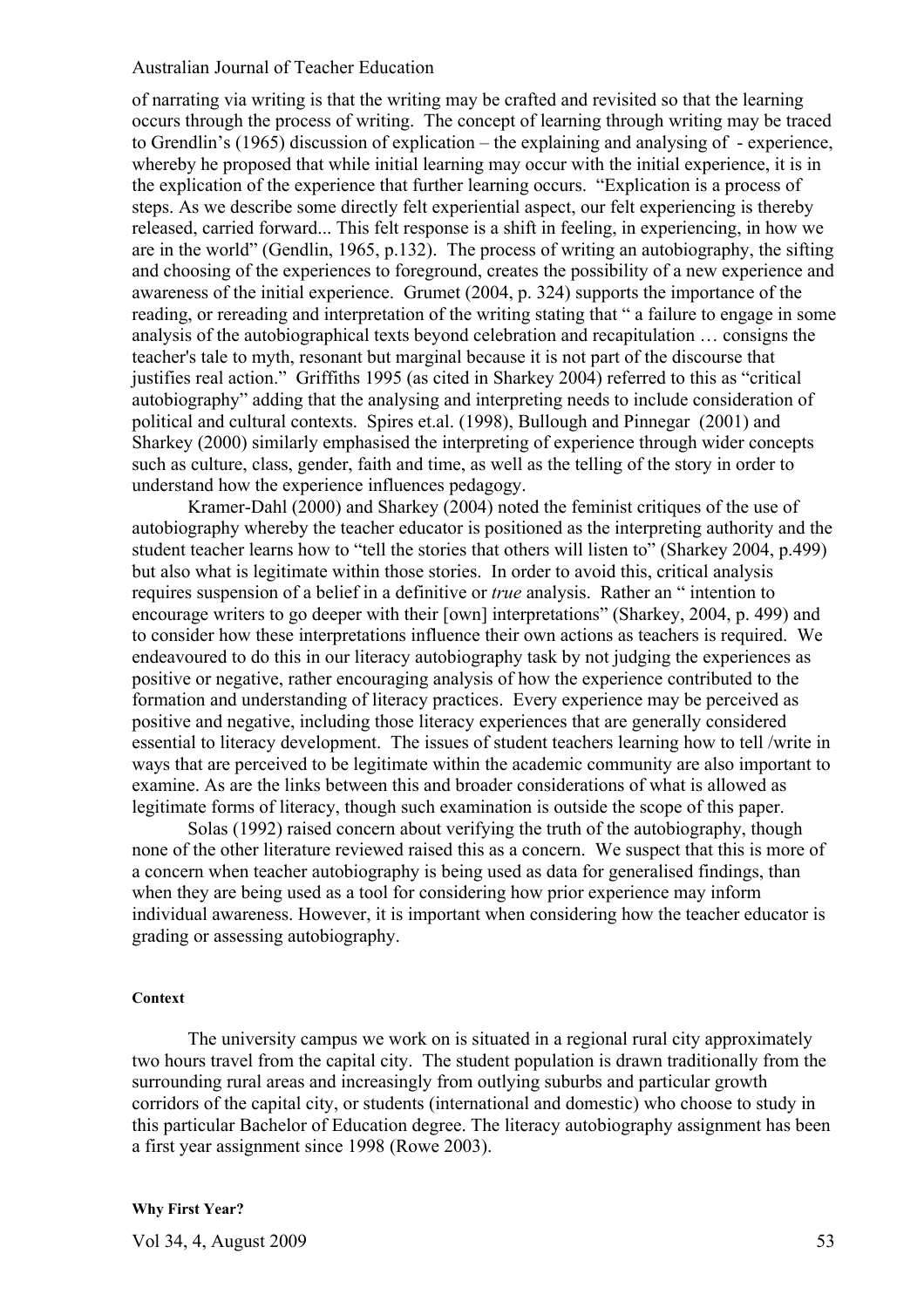Bryan and Tippens (2005, p.229) in their report of using impressionist tales as a pedagogical tool for initiating reflection about science beliefs and knowledge with preservice teachers, cited a body of research indicating that "prospective teachers' beliefs and knowledge about teaching and learning are shaped by their prior experiences". Thus it appears valuable to examine these experiences early in the process of teacher education in order to expedite reflective practice and the possibility of change. This belief that the "students' past experiences, prior knowledge and competencies, and cultural and linguistic resources mediate the ways in which they come to understand, interpret and respond to curricula" (Rowe, 2003, p. 5) has informed the approach taken by our teaching team for several years. Rowe (2003, p. 5) noted that the challenge for us was to "find ways to assist students to consider how…[their own] personal histories and prior experiences influence[d] their perspectives on learning and teaching, and help make this knowledge explicit".

Starting the entry into academic tertiary writing with an assignment that includes autobiography, also signals to the preservice teachers that their "lives, their knowledge and their language are legitimate and valued" (Spires et.al. 1998, p. 297) along with academic research and texts. Part of the first year experience is to "discover and define who they are within an academic context" (Spires et.al. 1998, p. 297). Providing pre service teachers with opportunity to look back at where they have come from, and how prior experience may influence current literacy and language practices, affords a space to consolidate self in the maelstrom of new academic learning and structures (Spires et.al. 1998). Similarly starting with a reflective piece signals that reflection is valued as part of growth as a teacher. As preservice teachers they will constantly be asked to reflect on their practical teaching experiences and their learning from these experiences.

Initially the autobiography had an equal emphasis on considering both the cultural and linguistic experiences of the students (Rowe 2003), with a focus on exploring the cultural diversity of the students and their "experiences with people from diverse cultural and linguistic backgrounds" (Rowe, 2003: 86-87). To this end the assignment consisted of three parts. First a profile of themselves including: gender, racial/ethnic/cultural identity, language(s) spoken and/or written, religion, socio-economic class, family heritage, community(ies) lived in (or countries), plus experiences with persons with different cultural and linguistic backgrounds. Second, a written piece about the student's memories of learning language and literacy, and third a written comparison of their memories with the curriculum document(s) corresponding to their years at school. Each year we have evaluated and refined the assignment with the result that the focus now tends to be on the students exploring their linguistic and literacy experiences prior to entering the Education course. Part of this exploration still involves considering the various contexts of these experiences and the systems associated with them such as; family, cultural, socio-economic, gender, community (including spiritual, sporting, creative, educational, and employment) and geographic locations, however, in less detail than previously. We also scaffold (Wood, Bruner and Ross, 1976) the assignment more tightly than we did initially, in terms of using it both as an introduction to tertiary writing, and as a way of the preservice teachers gaining specific understandings about literacy and language as semiotic systems (Anstey and Bull, 2006) and practices (Luke and Freebody 1999).

The current assignment still consists of three parts. First students are asked to choose five items that represent their language and literacy learning over time, and to share these with peers in a tutorial, explaining why they have chosen each item. They are then to use these items as the basis for a visual representation of their language and literacy learning over time, on one single sided A4 page. Second, a written reflection answering the question: *In what ways am I literate and what has shaped that to date?* Third, a discussion of how their background might impact on their teaching and influence working with students from diverse backgrounds and a discussion of any additional language and literacy earning they might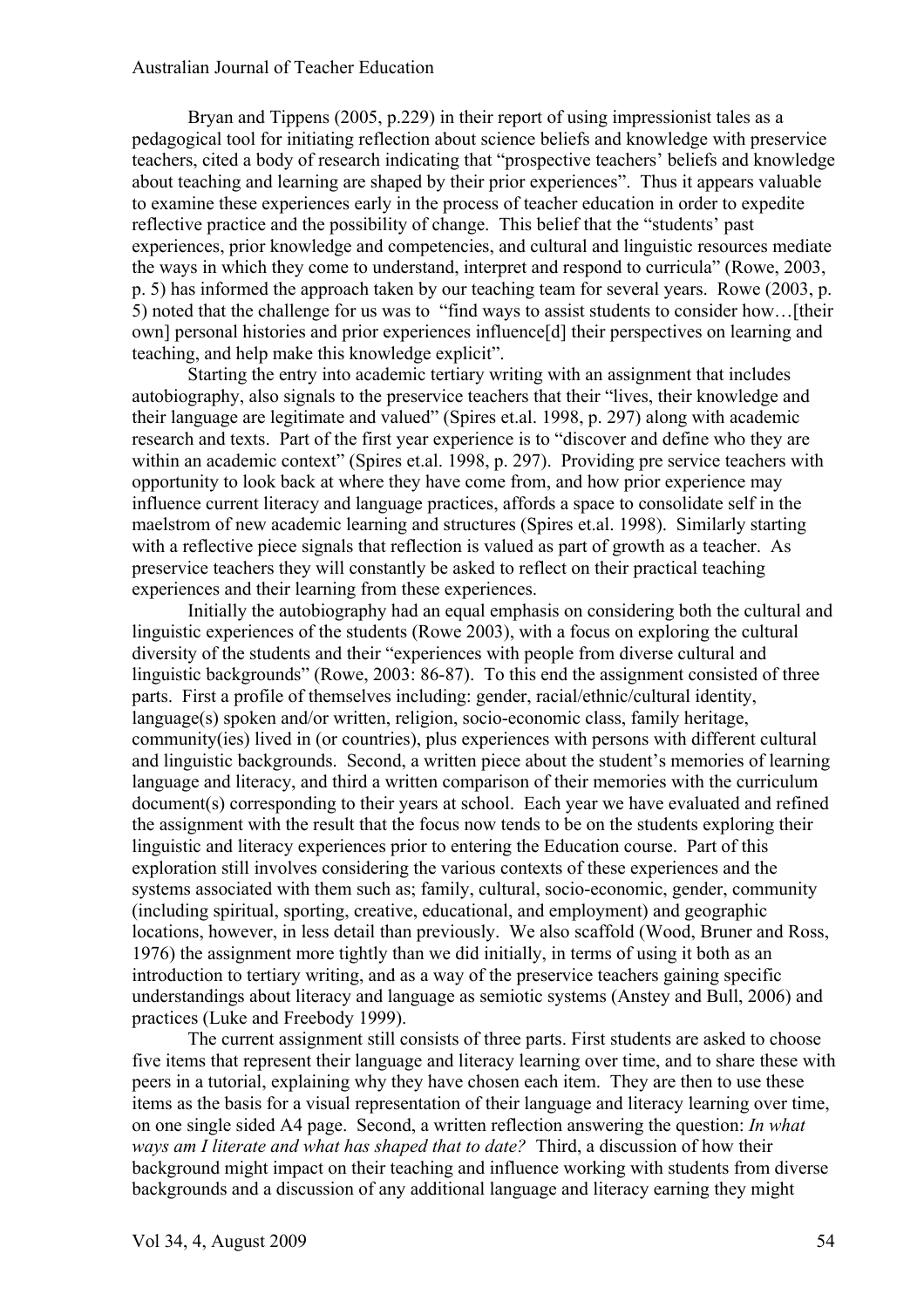need. Scaffolding for the assignment is provided through clear and explicit criteria and checklists for the assignment, which are also used as the marking rubric, use of lecturer and student models of all aspects of the assignment, opportunity in and outside of class for students to discuss aspects of the assignment with lecturers and each other, and time in and outside of class to review and edit drafts.

#### **Our Aims**

Three of the various theoretical positions underpinning our own language and literacy pedagogy as teacher educators are specifically relevant to the literacy autobiography. First Halliday's (1978: 2) explanation of language as a social semiotic – meaning making system whereby language is not just a neutral conduit of meaning, rather language is part of the conveying and forming of "shared systems of value and knowledge". In this context oral and written language are one of several meaning making and conveying systems, the others being visual, auditory, gestural and spatial (Anstèy and Bull, 2006). Second the work of The New London group (Cope and Kalantzis (2000, p.9) in broadening our "understanding of literacy and literacy teaching and learning…to account for … culturally and linguistically diverse and increasingly globalised societies… and the variety of text forms [and modes] associated with information and multimedia technologies". Third, the work of Luke and Freebody (1999) who encouraged us to consider literacy not only as skills and competencies but also as repertoires of flexible practices.

Literacy education is *not* about skill development, not about deep competence. It *is* about the institutional shaping of social practices and cultural resources, about inducting successive generations into particular cultural, normative ways of handling texts, and about access to technologies and artifacts (e.g., writing, the Internet) and to the social institutions where these tools and artifacts are used (e.g., workplaces, civic institutions). (n.p.).

Thus one of the learning objectives we had for the preservice teachers was for them to start their journey as teachers of literacy with broad conceptualisations of language and literacy, even though the focus ultimately would be teaching English language and literacy. We were interested also in discovering how our students defined literacy and whether they had an existing concept of being multiliterate. Because our aim was for the preservice students to broaden their views about literacy and to explore literacy as multiple literacies, (the multiple ways in which they used different language modes) we deliberately invited them to think broadly about all the possible ways they were literate.

Bullough and Pinnegar (2001, p.16) in their guidelines for autobiographical selfstudy emphasised the importance of the autobiography containing "nodal moments", moments where there is new growth, new branches of understanding. Thus for the written discussion we asked the preservice teachers to sift through their language and literacy experiences and to choose experiences or artifacts they considered important and demonstrated growth over time. We then asked them to explain why these were important in their literacy journey, and to explain the understandings about literacy or new literacy practices that developed as a result of that experience or artifact.

#### **What we learnt**

The autobiography assignment and the student discussion surrounding it, provided insights for us about the students and their lives as well as their understandings about language and literacy. These insights assisted our scaffolding of their learning and transition into both university and the teaching profession.

The majority of the students, regardless of age, initially had a narrow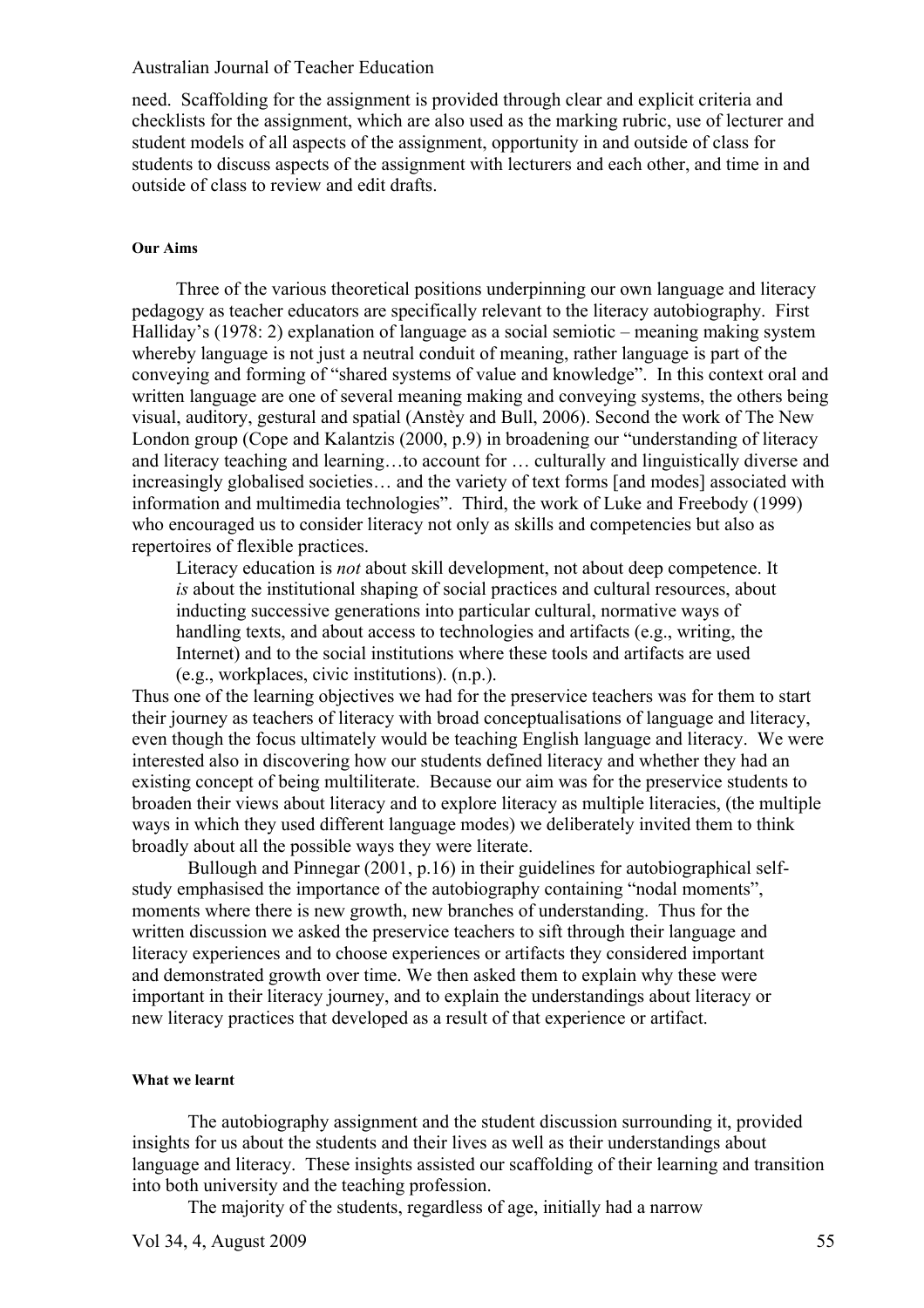conceptualisation of literacy as reading and writing. Over the time they worked on the assignment these understandings expanded.

*My understanding of literacy is the ability to read, write understand and communicate at a competent level.*

*We need to look at the bigger picture literacy is not restricted to just written language, it can also be spoken or pictures.*

*When selecting my literacy profile items, it really made me realize that literacy is not as simple as reading a book, but it relates to all sorts of things.*

*The insight that I am gaining is that literacy is a constant journey, something that is not static but is ever changing and evolving with every new situation and experience.*

*Well it has been an interesting assignment this one. The major insight is just the variety of ways that we are literate in our lives*

These initial narrow conceptualisations and the students' growing understanding of literacy as multiliteracies over the time of completing the assignment reinforced the value of the assignment as a learning tool. We had thought that given the inclusion of multiliteracies in most school curriculums over the last decade the students may have entered the course with an existing broad understanding of multiple literacies. This did not appear to be the case for this cohort.

We found that there was diversity of student experiences in terms of home and community, however, less diversity in this cohort than we had expected in their school experiences of language and literacy. Though there was some diversity in terms of what was valued as literacy and explicitly taught. The majority of students did have an understanding of both home and wider community experiences as contributing to their language and literacy development, though school and family experiences were discussed most often. Media, especially television was also often discussed.

*My community, my school and particularly my sport, played a massive part in influencing my literacy.*

*Collecting items for my profile has really made it clear in my mind just how influential t.v. programs … can be in developing a child's language comprehension and development. I've also realized how much t.v. I must have watched.*

Many of the students had themselves struggled with school literacy tasks and discussed how their involvement in sport, music and community activities (virtual as well as real world) had developed other literate practices, which at times assisted with school literacy requirements.

*I didn't like reading and I guess that's why I wasn't that good at it. I loved computers and sport and that's where I gained a massive amount of my literacy from.*

 Student reflection during and after the assignment indicated that the assignment had provided a space to reflect on the experiences that had formed them as literate individuals as well as providing consolidation of self at the beginning of their preservice teaching journey (Spires et.al. 1998).

*It has been quite an adventure collecting …and brainstorming...what things have shaped my literacy journey.*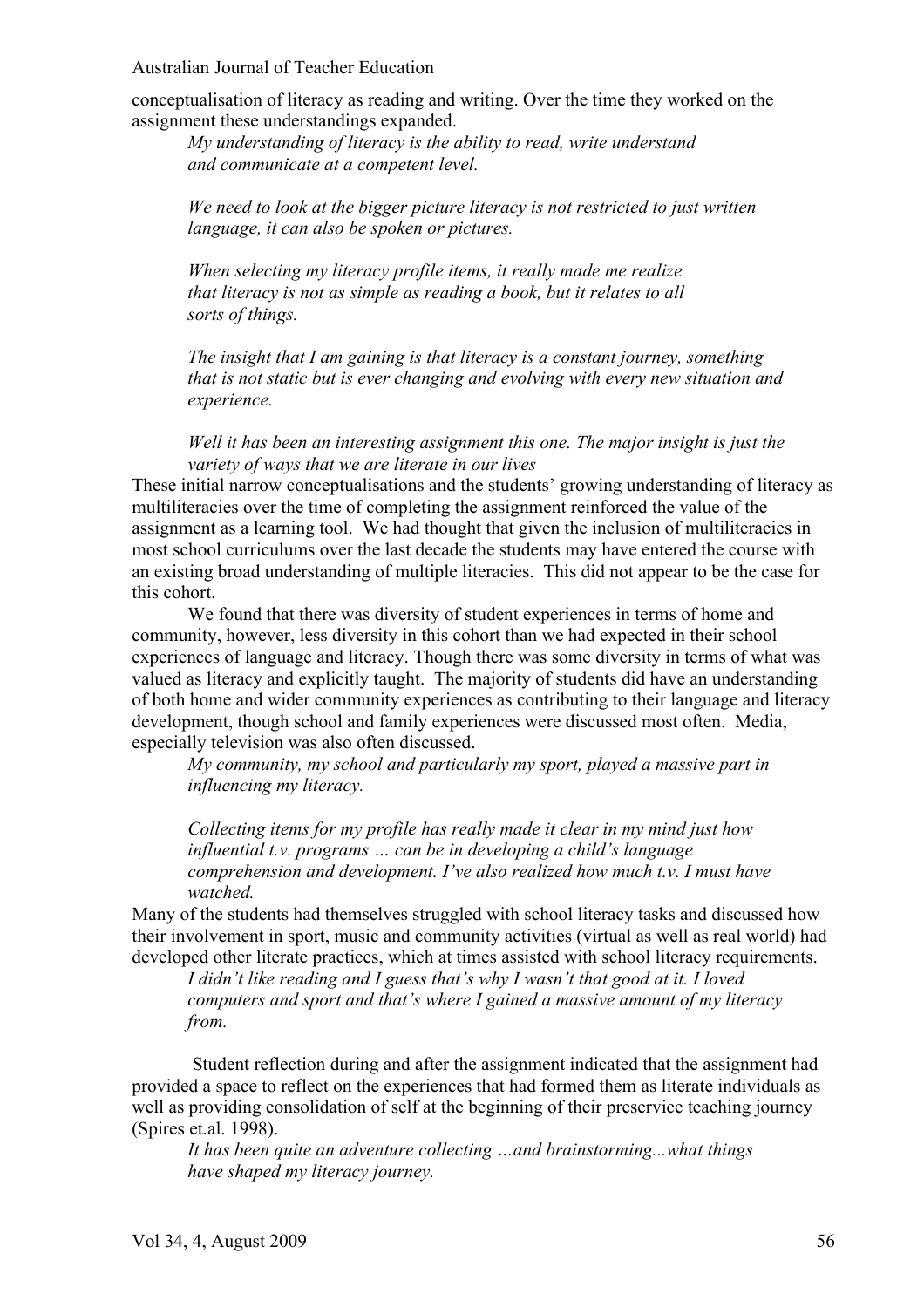*Finding things for my literacy profile has brought back so many memories of when I was young…and realising that so many things… contribute to my literacy development.*

*Writing the profile I have become more aware of the experiences that have shaped my literacy journey.*

Most students considered that the task of choosing five key items and the process of discussing those through writing was important in helping them to ground the concept of multiliteracies into their own lived experiences.

Modelling different aspects of the task in order to make our expectations explicit also became an important reflective tool for us. The process of doing the tasks ourselves highlighted the complexity of what we were asking of the students. All too often we reverted to traditional models of print literacy in our examples, illustrating to us how the items we chose indicated the aspects of literacy we valued. As Sharkey (2000) noted the types of stories and the examples chosen to illustrate those indicate what is given value in the classroom. We became increasingly aware that we needed to be clear about the tools we were using to disrupt our own narratives as well as the narratives of the students (Strong–Wilson 2006).

Sharkey (2004) posited that the use of autobiography in teacher education is both valuable and problematic. Analysing the narrative without also considering how the classroom context influences and shapes the stories told and untold, is problematic in that the part the lecturer plays in determining the final form of the narrative is often not recognised. When the narrative forms part of an assessed assignment, then assignment criteria as well as classroom context requires inclusion in any analysis. We were aware that the final product was an assessed item and so the students were obliged to fit within the framework provided.

#### **The Untold**

I would be naive if I refused to admit influence in what we notice, what we choose to tell, and in how and why we tell what we do. Nevertheless, autobiographical method invites us to struggle with all those determinations. It is that struggle and its resolve to develop ourselves in ways that transcend the identities that others have constructed for us that bonds the projects of autobiography and education. (Grumet, 1990, p. 324).

Sharkey (2004) uses the quote above as impetus for her own exploration of the untold in autobiography, specifically whether the choices made as lecturer/teachers either restrict or allow aspects of students' lives to be shared. In our literacy autobiography task we specifically asked the students to make choices about the experiences and items they chose to include, in terms of their significance for their literacy journey. Thus we were asking them to make choices about what is told or untold. Sharkey's examination of her own choices in what she chose to share with her students, and her reflections about whether her choices not to foreground aspects of her life then influenced her student teachers' writing, caused us to also consider our own choices. This became increasingly important to us after discussions with students who were struggling with the task due to their concerns about their family literacy experiences not matching those of their classmates. Their concerns were about their own reluctance to revisit emotional situations as well as the judgment that might be made by other students. We had been careful to include aspects of class, language variation, faith, culture, and both negative and positive aspects of school in our own oral models; in an effort to ensure that the narratives were located in specific contexts (Goodson 1997, Sharkey 2004). However, we had not explicitly considered aspects of our own family life that may be considered dysfunctional by others and how these may influence literacy development, in the written models we provided. While we are still undecided as to how to address this – and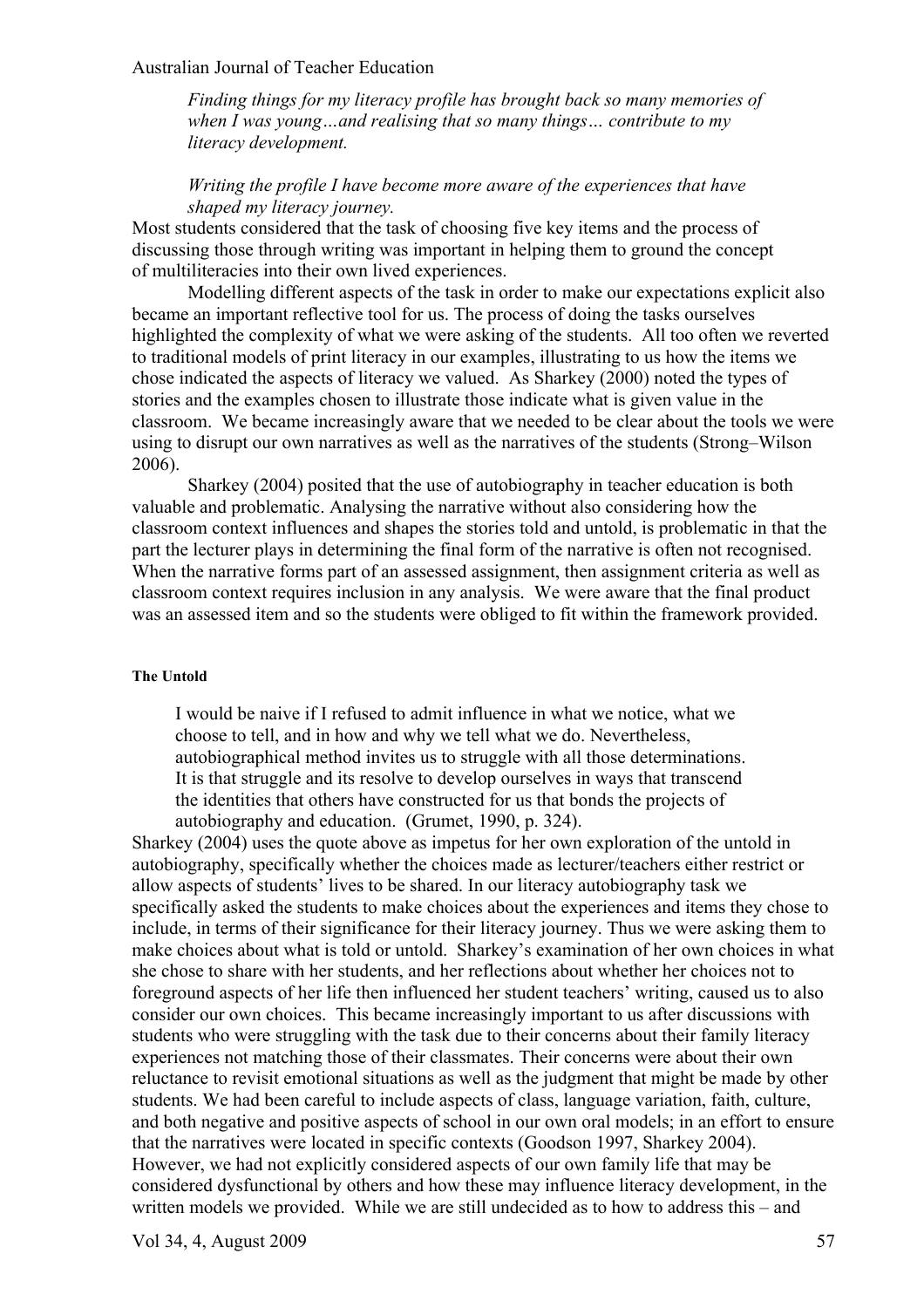probably there is no best way – this served to remind us of the need to tread carefully amongst the lives of the students in our efforts to broaden and challenge established beliefs and thinking about literacy.

It is interesting to note that most of these concerns became apparent in the oral conversations we had in class and individually with students, rather than in the written tasks. Sharkey (2004) also noted that often experiences not included in the written autobiography were shared in conversation, while Gratch (2000) discussed the difficulty of critically examining ones own experience without talking about them with others. This resonated with our growing understanding about the importance of the conversations we had with the student teachers, and the student teachers had with each other, in opening spaces for examination and exploration of their own lived experiences. Conversation allowed for other ways of viewing the experience.

In her own reflections upon the *untold stories* Sharkey (2004) came to recognise that choosing not to tell, or to partly tell, may not always be a weakness. Silence may also be strategic and powerful (Hurtado, 1996; Lewis, 1993; Ropoers-Huilman, 1998; Sharkey 2004). We also needed to be careful not to make judgments about what should or should not be considered by the students in the formation and exploration of their own language and literacy practices. Rather we needed to make spaces for exploration, change and further development available. Like Sharkey we also learnt that it was important for us to revisit how we created space within classes, lectures, online discussion and the assignment itself, and to continually critically evaluate own practice. Also to recognize importance of allowing students the space to be at different stages in their own willingness to share, and ability to critically examine their lived experience.

#### **Conclusion**

The literacy autobiography assignment started as a tool to encourage preservice education students to reflect on their own language and literacy journey in order to broaden their conceptualization of language and literacy. We wanted them to connect the concept of multiliteracies (The New London Group, 2000) with their own literacy development, as well as considering how this might impact on their future teaching of language and literacy. However, the assignment became also a process of reflecting on our own teaching and scaffolding of student learning that we realised was as important as our initial aims. Overall the process of the literacy autobiography assignment did enable students to gain understandings about literacy and language as semiotic systems and practices within a multiliteracies framework, and about the variety of experiences that contributed to their language and literacy learning.

#### *This task is great, as I can look back and reflect on how I started to understand and interpret things.*

In return we as lecturers gained understandings about our own language and literacy values, plus the value (and pitfalls) of assessment tasks as learning tools. We also gained increased understanding about the value and efficacy of autobiography as a reflective tool for teachers to examine their beliefs and understanding. As such autobiography may be used as a tool in many aspects of teacher education not only for language and literacy.

#### **Reference list**

Alvine, Lynne. (2001). Shaping the teaching of self through autobiographical narrative. *The High School Journal*. February/March, 5-12.

Anstèy, Michele and Bull, Geoff. (2006). *Teaching and Learning Multiliteracies:* 

*Changing Times, Changing Literacies.* U.S.A. International Reading Association.

Ayers, William. (1989). *The Good Preschool Teacher: Six Teachers Reflect on Their Lives* .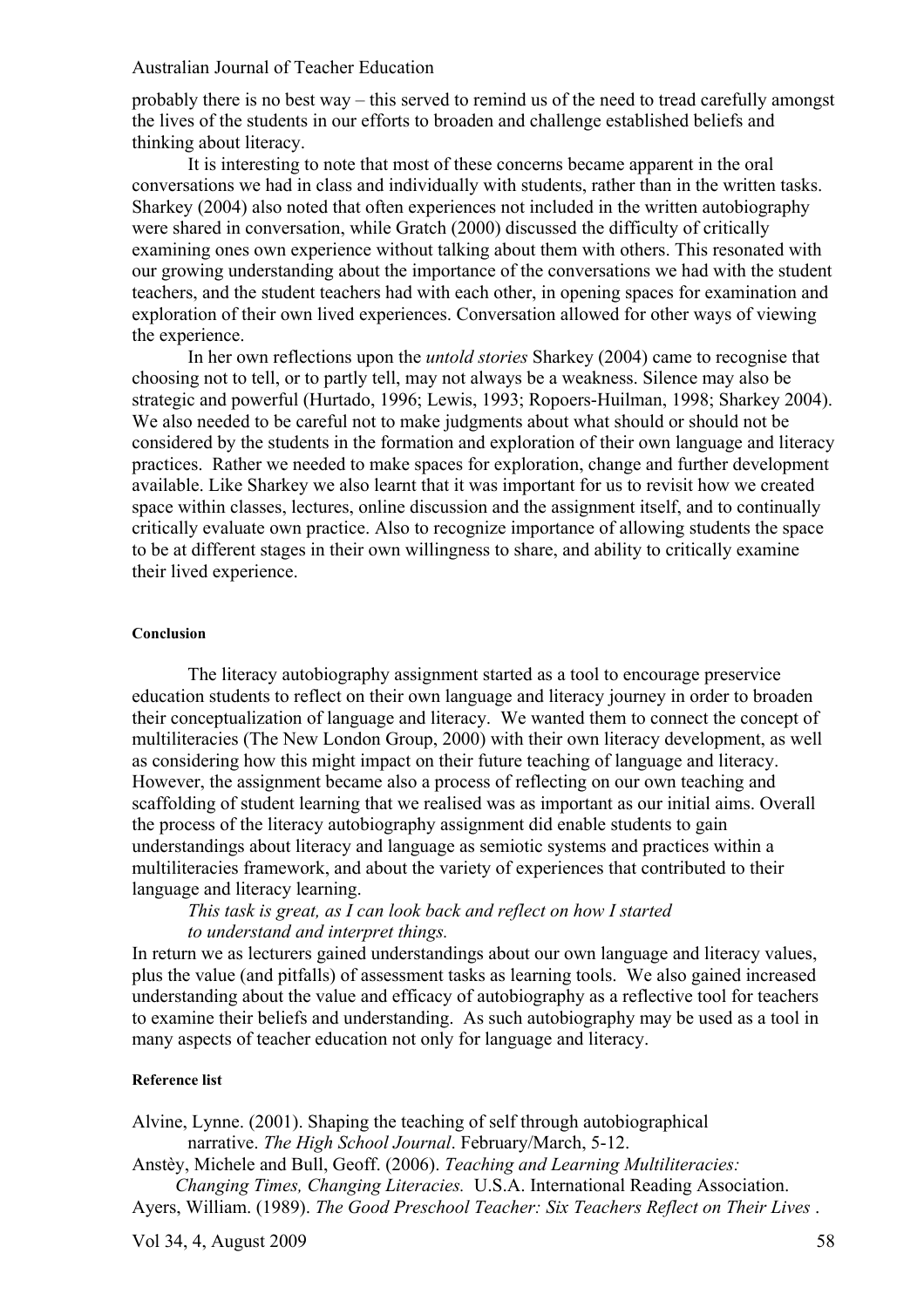New York: Teachers College Press, Columbia University.

- Boegman, Margaret, Byrd. (1980). Lives and literacy: autobiography in freshman composition. [Electronic version]. *College English.* 41(6), 662-669. Retrieved June 16, 2008 from JSTOR database.
- Brown, Deborah. (1999). Promoting reflective thinking: preservice teachers' literacy autobiographies as common text. *Journal of Adolescent and Adult Literacy*. 42(5), 402- 410.
- Bryan, Lynn, A. and Tippins, Deborah, J. (2005). The Monets, Van Goghs, and Renoirs of science education: writing impressionist tales as a strategy for facilitating prospective teachers' reflections on science experiences. *Journal of Science Teacher Education*. 16(3), 227-239.
- Bullough, Jr., Robert, V. and Pinnegar, Stefinee. (2001). Guidelines for quality in autobiographical forms of self-study research. *Educational Researcher*. 30(3), 13-21.
- Carter, K. and Doyle, W. (1996). Personal narrative and life history in learning to teach. In J. Buttery and E, Guyton (Eds). *Handbook of research on teacher education*. New York: Simon and Schuster.
- Casey, Kathleen. (1996). The new narrative research in education. *Review of Research in Education*, 21, 211-253.
- Florio-Ruane, Susan and de Tar, Julie. (2001). *Teacher education and the cultural imagination: autobiography, conversation and narrative.* Mahwah, N.J.*:* Lawrence Erlbaum Associates.
- Freebody, P. (1992). A socio-cultural approach: Resourcing four roles as a literacy learner. In A. Watson & A. Badenhop (Eds.). *Prevention of reading failure.* 48-60. Sydney: Ashton-Scholastic.
- Freebody, P., & Luke, A. (1990). Literacies programs: Debates and demands in cultural context. *Prospect: Australian Journal of TESOL, 5*(7), 7-16.
- Gendlin, Eugene. T. (1965/66). Experiential explication and truth. *Journal of Existentialis.* 6, 131-146. [Electronic version]. Retrieved June 16, 2008 from Gendlin Online Library www.focusing.org/gendlin/docs/gol\_2028.html.
- Goodson, Ivor. (1992). *Studying teachers' lives*. New York: Teachers College Press.
- Gratch, Amy. (2000). Becoming teacher: student teaching as identity construction. *Teaching Education*. 11(1), 119-126.
- Grumet, Madeleine R. (1990) Retrospective: autobiography and the analysis of educational experience. *Cambridge Journal of Education*, 20(3), 321-325.
- Halliday, Michael. A. K. (1978). *Language as Social Semiotic: The Social Interpretation of Language and Meaning.* Baltimore, MD: University Park Press.
- Hurtado, Aida. (1996) Strategic suspensions: feminists of color theorize the production of knowledge. In N.R. Goldberer, J.M. Tarule, B.M. Clinchy and M.F. Belenky (Eds.), Knowledge *difference and power: essays inspired by women's ways of knowing* (pp. 372- 392)*.* New York: Basic Books
- Klein, Mary. (2004). Remaking the teacher and redesigning preservice teacher education in/for uncertain times. In papers from A.A.R.E. Conference. Melbourne. Retrieved June 17 from http://www.aare.edu.au/04pap.
- Kramer-Dahl, Anneliese. (2000). Collective literacy biographies: exploring issues of authority, positioning and discourse. *Teaching Education*. 11(1), 99-117.
- Koch, J. (1990). The science autobiography. *Science and children.* 28, 42-43.

Lewis, Magda. G. (1993). *Without a word: Teaching beyond women's silence*. New York: Routledge.

Luke, A. and Freebody, P. (1999). Further notes on the four resources model. *Reading Online.* [Electronic journal]. Retrieved July 4, 2008 from www.readingonline.org.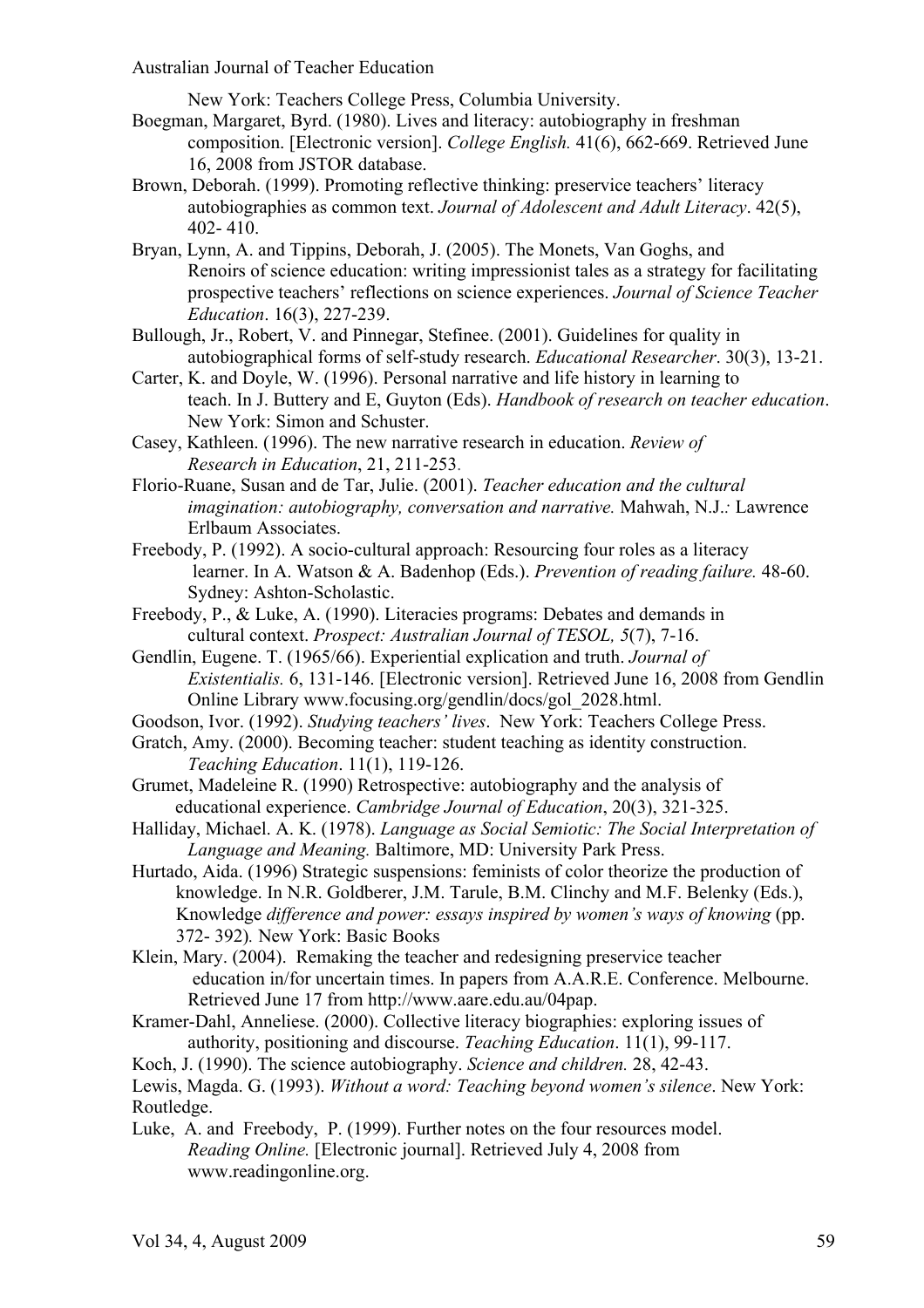McGonigal, J. (2000). Transacting with autobiography to transform the learning and

- teaching of elementary science. *Research in Science Education*. 30, 75-88.
- McVee, Mary, B. (2004). Narrative and the exploration of culture in teachers' discussions of literacy, identity, self, and other. *Teaching and Teacher Education*. 20, 881-899.
- Nichols, Sharon, E. and Tippens, Deborah, J. (2000). Prospective elementary science teachers and biomythographies: an exploratory approach to autobiographical research. *Research in Science Education*. 30(1), 141-153.
- Nixon, Gregory, M. (1999). Whatever happened to 'heightened consciousness'? *Journal of Curriculum Studies*. [Electronic version]. 31. Retrieved June 16, 2008 from www.ed.uiuc.edu/jcs/.
- Palmer, Parker. (1998) *The courage to teach*. San Francisco: Jossey–Bass.
- Pinar, William. F. (Ed.). (1975). *Curriculum Theorizing: The Reconceptualists*. Berkeley, CA: McCutchan.
- Pinar, William. F. (2004). *What is curriculum theory?* Mahwah, N.J.: Lawrence Erlbaum.
- Ropers-Huilman, Becky. (1998*) Feminist teaching in theory and practice: situating power and knowledge in poststructural classrooms*. New York: Teachers College Press.
- Rousmaniere, Kate. (2000). From memory to curriculum. *Teaching Education*. 11(1), 87-98.
- Rowe, Gaelene J. (Hope). (2003). *Student teachers' discursive constructions of cultural diversity in a Victorian provincial city.* Unpublished Phd thesis. Division of Education, Arts and Social Sciences University of South Australia.
- Hope-Rowe, Gaelene. (2006) Student teachers and cultural diversity in an Australian regional university. *Journal of Research in Special Educational Needs.* 6(1), 42- 54.
- Rukeyser, Muriel. (1968). *The speed of darkness*. NY: Random House.
- Shah, Saira. (2003). *The storyteller's daughter.* New York: Anchor, Random House.
- Sharkey, Judy. (2000). Responding to critical literacy autobiographies: disrupting the myth of the "working consensus" or perpetuating the myth of homogeneity. Paper presented at *Annual Meeting of AERA n*. Eric document # ED439438. New Orleans, LA. [Electronic version]. Retrieved June 17, 2008 from eric.ed.gov: 80.
- Sharkey, Judy. (2004). Lives stories don't tell: exploring the untold in autobiographies. *Curriculum Inquiry*. 34(4), 495-512.
- Sloan, Kris. (2004). Essay review. *Journal of Curriculum Studies*. 36 (10, 117-130.
- Solas, John. (1992). Investigating teacher and student thinking about the process of teaching and learning using autobiography and repertory grid. *Review of Educational Research*. 62(2), 205-225.
- Spires, Hiller, A., Williams, Josie, B., Jackson, Aleia and Huffman, Lois, E. (1998). Levelling the academic playing field through autobiographical reading and writing. *Journal of Adolescent and Adult Literacy*. 42(4), 296-304.
- Steinman, Linda. (2007). Literacy autobiographies in a university ESL class. *The Canadian Modern Language Review*. 63(4), 563- 573.
- Strong-Wilson, Teresa. (2006). Bringing memory forward: a method for engaging teachers in reflective practice on narrative and memory. *Reflective Practice*, 7(1), 101- 113.
- The New London Group. (2000). A pedagogy of multiliteracies designing social futures. In B. Cope and M. Kalantzis (Eds) *Multiliteracies*. Australia: Macmillan.
- Wang, Hongu and Yu, Tianlong. (2006). Beyond promise: autobiography and multicultural education. [Electronic version] *Multicultural Education*. 13(4), 29. Retrieved June 19, 2008. Expanded Academic ASAP database.
- Wetherell, M. Taylor, S. and Yates S. J. (2001). Minds, selves and sense making. In M.